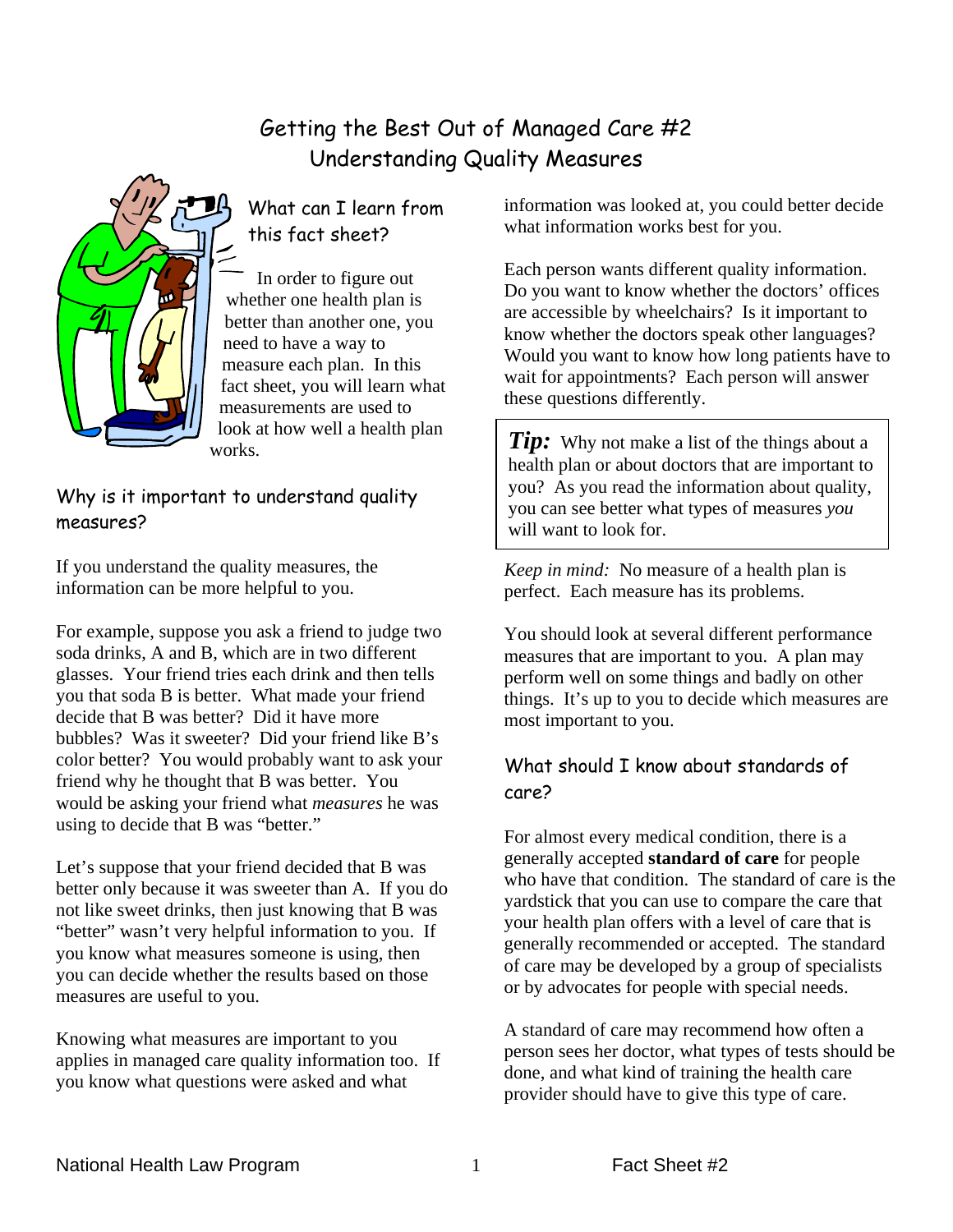*Be the Smart Consumer:* Do you know the standard of care for your child's special needs? If not, you may wish to contact the Title V agency near you or an advocacy agency for people with your child's particular needs. At the end of this fact sheet, there is information on contacting those agencies.

#### What are performance measures?

**Performance measures** show how well or how badly a health plan is providing quality services and meeting its goals. Performance measures are used for accreditation and for putting together report cards for the plans. Health plans use performance measures on themselves to see how well they are doing. Agencies that regulate or purchase services from health plans use performance measures to decide whether health plans are doing a good job.

#### What are the three main types of performance measures?

The three main types of performance measures are:

- Delivery system capacity;
- Process measures; and
- Outcome measures.

We'll explain each of them next.

#### What is "delivery system capacity?"

This performance measure looks at how well a health plan is able to handle all the people it is supposed to serve. This measure looks at things like:

- How many patients per doctor?
- What kinds of doctors and specialists are in the plan's network?
- How well are the health care providers distributed around town?
- Do the doctors and the health care facilities offer services in other languages?
- Do the health care providers have proper training in what I need, including training in understanding other cultures?
- What is the most time and longest distance that the plan expects patients to travel for care?
- How long does a patient have to wait for an appointment?
- How often do the doctors in the plan join or leave the plan?
- Will my child have access to a pediatric special care center?

#### Why is delivery system capacity important?

Knowing about delivery system capacity can help answer some of the questions you may have about a plan. You could use this information to compare it to the same information from another plan.



If your child has a chronic health problem or condition and needs a doctor who has experience in a special area of medicine, you would look at delivery system capacity to see if a plan has the health specialists that your child will need. If your child has special needs, she will need a pediatrician with the proper training.

Compare the delivery system capacity to the standard of care for your child's condition. If the standard of care requires that your child have access to a specialty care center, does the health plan include this option?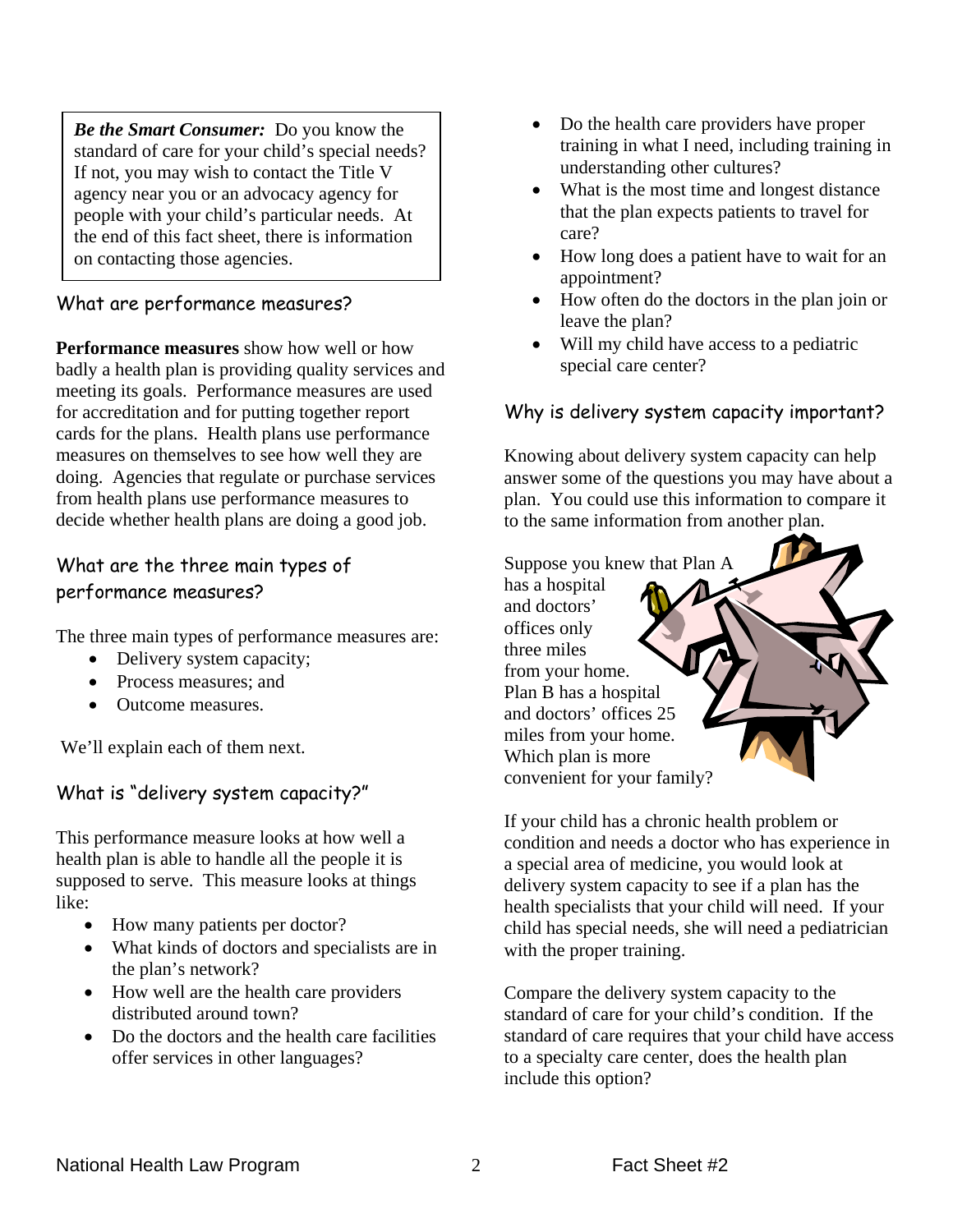#### What are "process measures?"

**Process measures** look at what was done to care for the patient. These measures will look at how many visits patients have and the number of tests ordered for patients. Process measures include **utilization data** (how many times or how much the patients use the plan's services) and **encounter data** (how much service is provided to each individual member of the plan).

As an example, suppose you had diabetes. It is very important for people with diabetes to see their health care providers regularly and to have their kidneys, feet, and eyes examined each year. The health care provider should show them how to check their skin for problems. The performance measures for Plan A show that people with diabetes only see their doctors and have their eyes and kidneys tested once every two years. Patients in Plan B see their doctors and get these tests each year, and the health care providers are expected to show patients how to care for themselves at home. Which plan is going to give you better care for your diabetes?

#### What are "outcome measures?"

**Outcome measures** look at the results of the plan's health care services. Do the patients' lives get better? How often do people have to go back into the hospital for the same problem? Are people with chronic illnesses able to live independently or are they most often in an institution?



Outcomes measures look at whether the health care improves a person's life. For people with chronic illnesses, good outcome measures mean having a satisfactory or good quality of life.

#### How do performance measures work together?

Let's take the problem of childhood asthma. Asthma can be a difficult illness for children, and if it is not properly treated, can even lead to a child's death. We can take the three different kinds of performance measures to figure out how well a health plan deals with childhood asthma.

Does the health plan have enough pediatricians? If a health plan does not have enough doctors who specialize in children's health, then the plan does not have **delivery system capacity**.

How often do children with asthma see their doctors? If the children are not seeing their doctors regularly, then the plan may not be providing enough care to keep good track of the asthma. If the children are seeing their doctors too often, this would indicate that the health plan is not providing health education so that families can keep the asthma in control. **Process measures** that show too high or too low use of services could be problems. If you look at the standard of care for children with asthma, it will tell you how many visits to the doctor would be considered "normal." Of course, each person is different. But the health plan should compare well to the standard of care for asthma.

How well do the children with asthma live? If the children must constantly seek emergency care for their asthma, then the health plan would have poor **outcome measures**.

## What are the problems with performance measures?

There are several things that you will want to keep in mind when you are looking at performance measures.

Most process and outcome measures only look at what happens to patients who have been in the plan at least one year. People who leave the plan in less than a year do not get included. Also, people who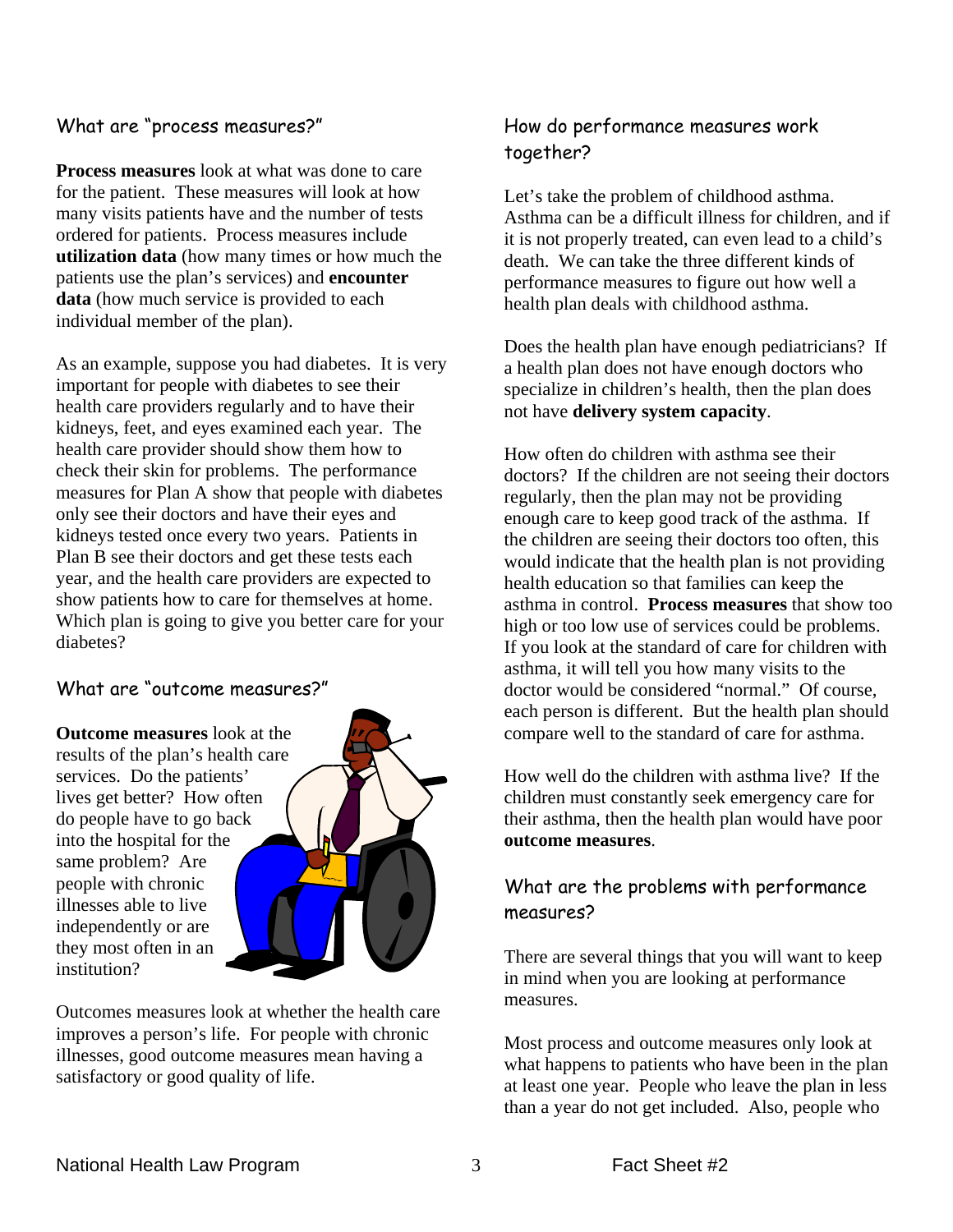are only enrolled for a short time, like many people on Medicaid, are not included.

Because the information is so complicated, it sometimes takes two or three years to put the information together. Look at the year that the information was collected. A plan can make big improvements or get a lot worse in two or three years time.

The information may not be complete. If a person receives health care outside of the plan, this health care will not be included in the plan's measures. If someone needs to get care from a specialist that is not in the plan's network, this care will not show up in the measures.

Performance measures may only be collected for certain areas of service. A health plan may concentrate on making those areas look good. If a health plan knows that someone is only going to measure how well it serves people with diabetes, then the plan may work harder with those patients with diabetes. Those performance measures will not tell you how well the plan serves people with heart problems or mental health needs.

#### Who puts the performance measures together?

There are a couple of organizations that put this information together.



The Child and Adolescent Health Measurement Initiative (**CAHMI**), originally developed at the

Foundation for Accountability (FACCT), is a set of consumer-centered quality measurement tools. CAHMI is now a project at the Oregon Health & Science University. Some of the CAHMI measures are included in CAHPS surveys and HEDIS. Some health plans use the CAHMI measures to look at their own services.

The Agency for Healthcare Research and Quality (**AHRQ**)



also has developed the Consumer Assessment of Health Plans (**CAHPS**) survey. This survey is given to members of health plans to get their opinions about their health care providers and the care that they receive. Fact sheet #5 tells more about consumer surveys like CAHPS

#### Where can I get the results of these measures?

The HEDIS measures are put together in NCQA's *Quality Compass* and the *Health Plan Report Card*. The Pacific Business Group on Health uses HEDIS for its *HealthScope*. Some state health departments and Medicaid agencies use HEDIS measures and may have report cards using the measures. CMS requires HEDIS measures for all Medicare managed care health plans. See the end of this Fact Sheet to find out how you can get this information.

You can find links on this fact sheet and the other fact sheets in this series to many Web sites where you can see the results of these measures. State Web sites provide the information for free. Some other Web sites or companies may charge you for the results. You may also want to ask your health plan for the results of their performance measures.

## What is enrollment and disenrollment information?

Enrollment information counts how many people are in a health plan and how many new people join the health plan. Enrollment information will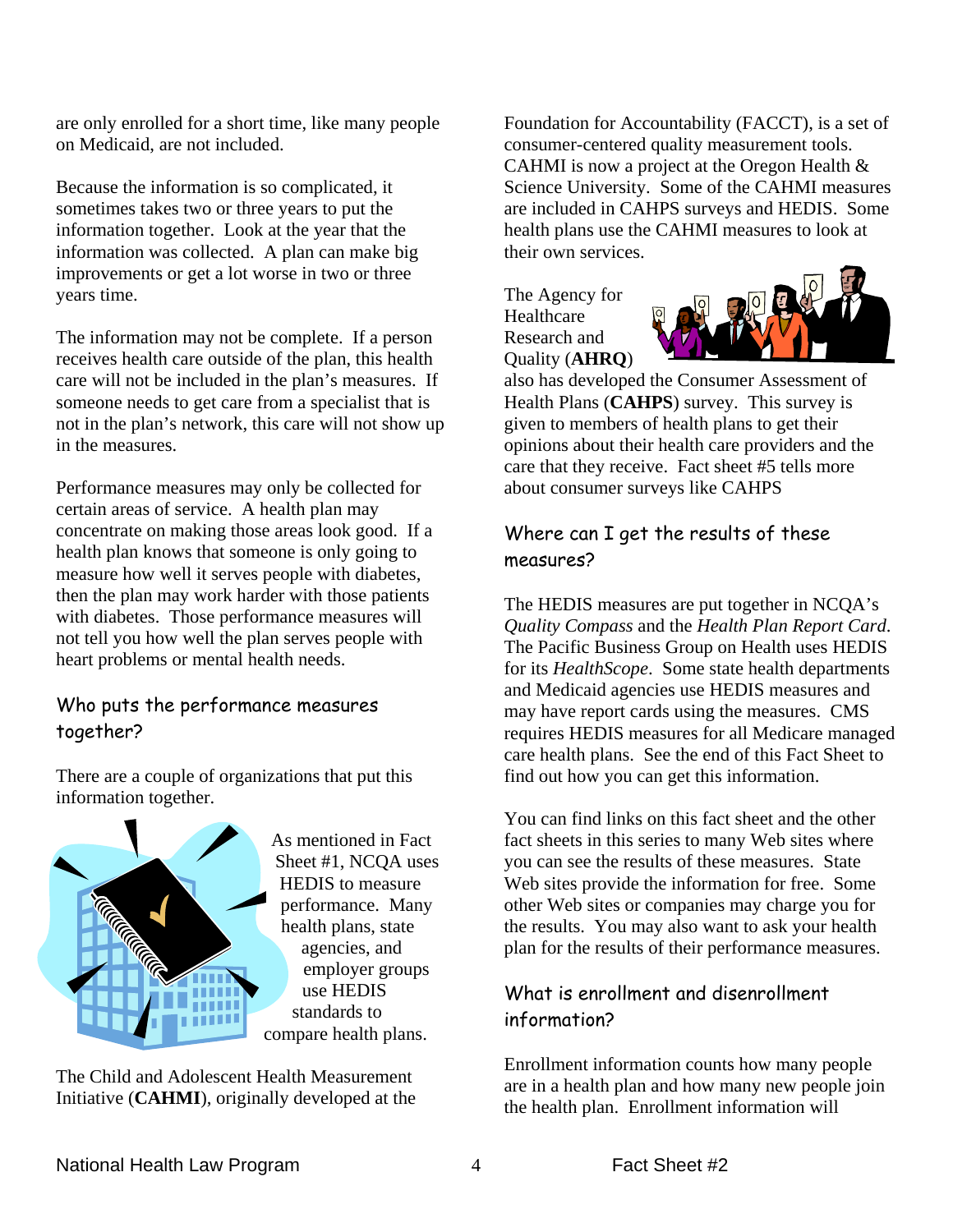include people who join the plan by default or automatic enrollment. (See Fact Sheet #1)

Disenrollment information looks at how many people leave a plan. Sometimes the information tells you why the people left the plan. Disenrollment can be voluntary, maybe because a person did not like the health plan. Disenrollment can also be mandatory. If a person's employer no longer offers the health plan or a person is no longer eligible for Medicaid, then the health plan will disenroll the person.

#### Why is enrollment information helpful?

Enrollment information can tell you how many people are in a plan. The number of people in the plan is good to know when you are looking at other performance measures. If a plan has 100,000 members and 100 leave, that is less than 1% of the people leaving the plan. But if the plan has 1,000 members and 100 leave, the plan lost 10% of its members, and that can indicate problems.



Enrollment information can tell you whether people are joining the plan. If a lot of people are joining the plan, it could be because they have heard good things about the plan.

This information can also tell you who is enrolling in the health plan. Are other people with special needs enrolling in the plan? Is the plan only enrolling younger, healthier people? If so, the plan may be trying to get only people who don't use many services. This could be a warning sign for someone who has special needs and will need regular or frequent services.

If the plan has lots of members but few health care providers, you may have to wait a long time to get appointments.

#### Why is disenrollment information important?

If a lot of people are leaving a health plan, it could show that the plan is not providing services well. Maybe the quality of care is not good. Maybe the health plan does not have offices in convenient locations.

Look at who is leaving the plan. Are people with special needs leaving? If so, the health plan may not be providing the services that these patients need. Right now, it can be difficult to find out exactly who is leaving a plan, but that information may become more available in the future.

It is important to separate the voluntary disenrollments from the mandatory ones. Mandatory disenrollment numbers may not say much about the quality of the health plan. Voluntary disenrollment numbers will probably tell you more about quality.

When you look at disenrollment numbers, also keep in mind what the health plan market is like in your area. If there are lots of choices in your area, the health plans may have higher disenrollment numbers because there are more choices. Newer health plans may have higher rates of disenrollment than older health plans that already have a wellknown reputation in the community.

#### Where can I get enrollment and disenrollment information?

Some employer groups, such as the Pacific Business Group on Health, include this information in their annual report cards.

HEDIS includes disenrollment as one of the measures. Reports that use HEDIS measures may include disenrollment information. However, the HEDIS measure will not tell you whether the disenrollment was voluntary or mandatory.

If your state has an agency that regulates managed care plans, the agency may have enrollment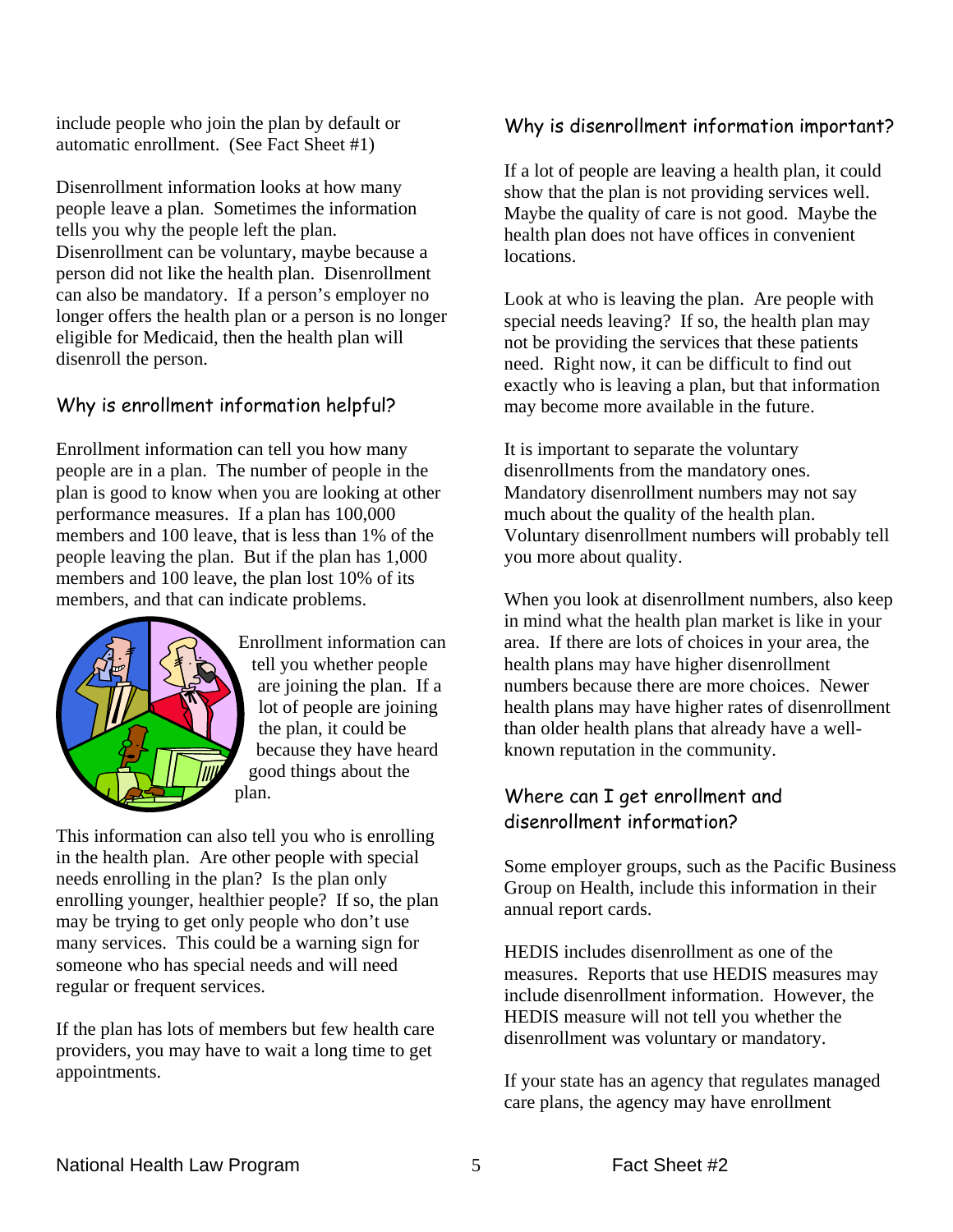information for each health plan. You also can ask a health plan directly for enrollment and disenrollment information.

Some consumer advocacy organizations have enrollment and disenrollment information.

#### What are grievances and complaints?

Many health plans use these two terms to mean the same thing. However, here we will try to separate the terms.



A **grievance** is a protest that you make against your health plan. If you are unhappy with the health care services or do not get services that you think that you should get, you would file a grievance with the health plan. A grievance is usually in writing. The health plan will review the grievance and decide

what to do. What counts as a formal grievance and the process for handling grievances varies a lot from state to state and from one plan to another.

A **complaint** is a protest that you file with an agency outside of the managed care health plan. You might file a complaint with the state agency that regulates health plans. CMS has a contract with the Maximus/Center for Health Dispute Resolution to handle complaints about Medicare managed care health plans. The U.S. Department of Labor can take complaints about certain other types of health plans. In most states, there is an agency like the department of corporations, department of health or department of insurance where you can file a complaint about a health plan.

*Be the Smart Consumer:* If you want to file a grievance against your health plan, always read your benefits booklet carefully to see how the plan's grievance process works.

## Why is the number of grievances and complaints useful information?

If a health plan has a lot of grievances or complaints against it, that could indicate that the plan is not delivering services very well. You should always compare the rate of grievances against the rate of grievances at other plans so you can figure out what is a high or low number.

A low rate of grievances may indicate that members of the plan are happy with the services. However, this is not always true. If a plan does not do a good job of telling its members how to file grievances, then, of course, the plan will have a low number of grievances. A plan that does a good job of telling its members how to file grievances and has an easy grievance process will have more grievances, but it might be giving care that is just as good as the plan with fewer grievances.

*Be the Smart Consumer:* Try to find out the reasons for people's grievances. Were people grieving something important to you? Can you tell whether the plan has improved after getting grievances?



What are some problems with this complaint and grievance information?

There is no standard for how this information is collected. Some plans may call

everything "complaints," so the plans will show that they have no grievances. Each plan also decides what to call the categories for complaints. This makes it hard to compare one health plan's grievances with another one's.

A larger health plan has more members. With more members, the plan may also have more grievances. Therefore, if you see that a plan has a lot of grievances, also look to see how large the plan is.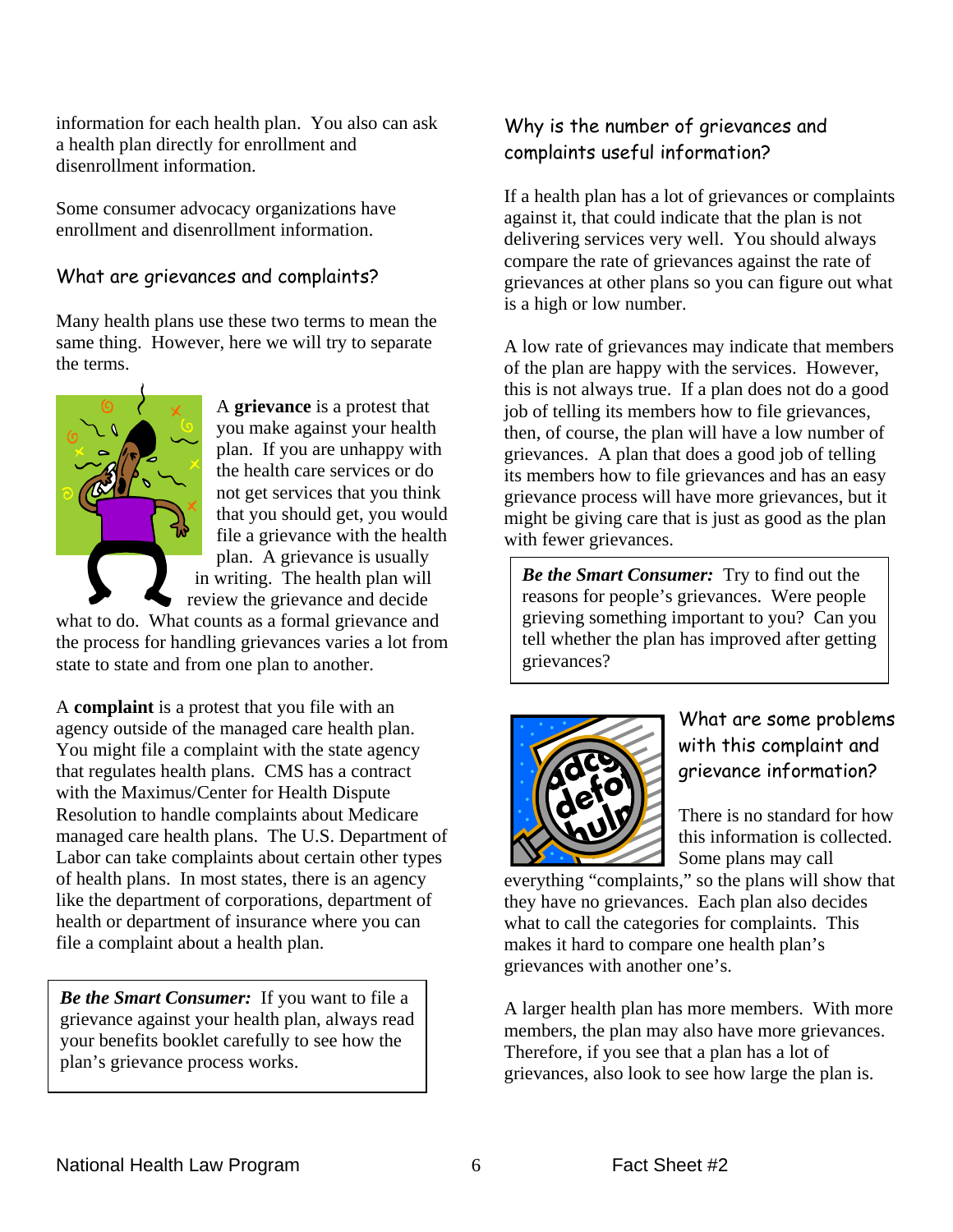#### Where can I get information on the numbers of grievances and complaints?

If your state's agency that regulates health care plans collects quality information, that agency may have information about grievances and complaints against health plans. If your state requires health plans to keep track of these numbers, you should be able to get the information from the health plans too.

NCQA also collects information about grievances and complaints. NCQA does not collect the number or types of grievances or complaints. However, NCQA does look at how plans tell their members about the grievance process and how well plans respond to patient satisfaction ratings.



How do quality measures apply to report cards and consumer surveys?

The quality measures described in this fact sheet are the basis for most report cards. The quality measures provide most of the objective

information for report cards and studies of managed care. These measures provide numbers, rather than patients' opinions, to give a picture of how well a plan is doing. Consumer surveys provide subjective information—opinions, feelings, and experiences of patients in the managed care plans. Both sets of information are extremely important for looking at the quality of managed care.

## Do quality measures tell me all I need to know about the quality of care?

Quality information does not measure a lot of things that may be important to many consumers. Sometimes even if you have all the quality information available, there may be issues or questions unanswered. For those unanswered questions, you may want to talk to friends in the

same health plan or talk directly to the doctor or the health plan.

Quality information will not always tell you how patients get health care after business hours. Through your own experience, you will know whether you can really talk with the doctor and whether she listens to you. You will probably need to ask the plan directly to find out whether transportation to services is offered. You will have to look at the plan's list of providers to know whether many doctors even accept the health plan.

## *Making Contact:*

**Standards of Care:** To find out the standard of care for a particular illness or condition, you might wish to contact an agency that advocates for people with that special need. Groups like the American Diabetes Association, the American Heart Association, or Family Voices are examples of these agencies. Some of these agencies are local; some are nationwide.

For the standard of care for a child's illness or condition, contact your local Title V (Maternal and Child Health Access Agency). To find the agency for your state or local area: Go to https://perfdata.hrsa.gov/mchb/mchreports/link/s tate\_links.asp.

**To see performance measures on plans:** Contact the plan's **Member Services** office directly. Ask for copies of performance evaluations that the plan has conducted most recently.

Contact the agency in your state that regulates managed care plans. The agency may be called something like the department of corporations, department of insurance, department of health, or department of managed care. Ask for copies of any measures of performance, especially audits and reviews which the agency may have for the plan you are looking at.